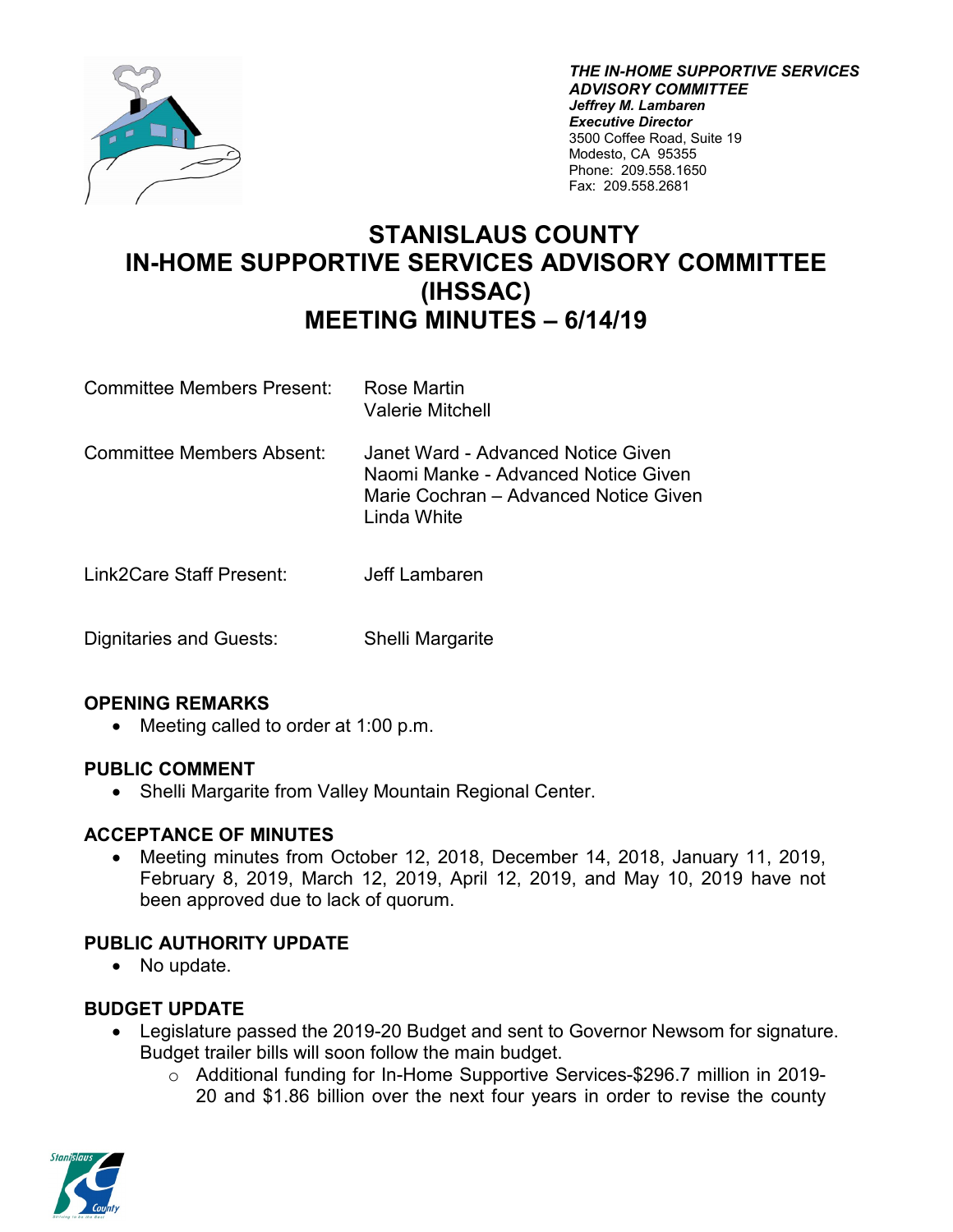IHSS Maintenance of Effort to create a sustainable IHSS fiscal structure for counties.

- $\circ$  MOE Structure: The core provisions to revise the MOE have not changed since the January Budget proposal. The trailer bill will enact several major changes to the current IHSS MOE structure. These changes are:
	- Lowering the County IHSS MOE base in 2019-20 to \$1.56 billion,
	- Reducing the MOE annual inflation factor from seven percent to four percent,
	- Stopping the redirection of vehicle license fee (VLF) growth funds from Health, Mental Health, and County Medical Services Program to Social Services,
	- **Ending the State General Fund IHSS mitigation,**
	- Returning to the original method for calculating IHSS caseload and no longer utilizing accelerated caseload growth, and
	- Funding IHSS administrative costs through a General Fund allocation.
- o Impacts on Counties: The Department of Finance projects that there are sufficient Realignment revenues starting in 2019-20 to fully cover the new lowered County IHSS MOE base and projects no Realignment shortfalls through 2021-22. A requirement will be that the Department of Finance consult with CSAC on determining the individual county share of the lowered MOE amount.
- o MOE Adjustments: There are several provisions related to MOE adjustments for locally negotiated wage and benefit increases. These include:
	- Maintaining the existing wage supplement tool that allows a county to negotiate a wage increase as a supplement, which is then subsequently applied when state minimum wage equals or exceeds the county provider wage absent the supplement amount,
	- Maintaining the existing tool to allow limited state participation in local wage and health benefit increases above the state participation cap over a three-year period with the current requirement that it must begin prior to January 1, 2022,
	- **If** Increasing the county share of costs for locally negotiated wage and benefit increases from 35 percent of the nonfederal share to 65 percent of the nonfederal share starting on January 1, 2022 when state minimum wage reaches \$15.00 per hour,
	- Eliminating the state participation cap on the date that the county share of costs for locally negotiated wage and benefit increases changes to 65 percent of the nonfederal share, and
	- Requiring MOE adjustments for future increases in the cost of health benefit premiums that result from collective bargaining agreements submitted to the Department of Social Services after July 1, 2019.
- o IHSS Collective Bargaining: AB 80/SB 80 will also include provisions related to IHSS collective bargaining. CSAC was able to successfully ensure that the Administration rejected the earlier collective bargaining proposal from the United Domestic Workers of America (UDW) that was adopted by the Legislature. While the UDW proposal was not included in the final budget agreement, the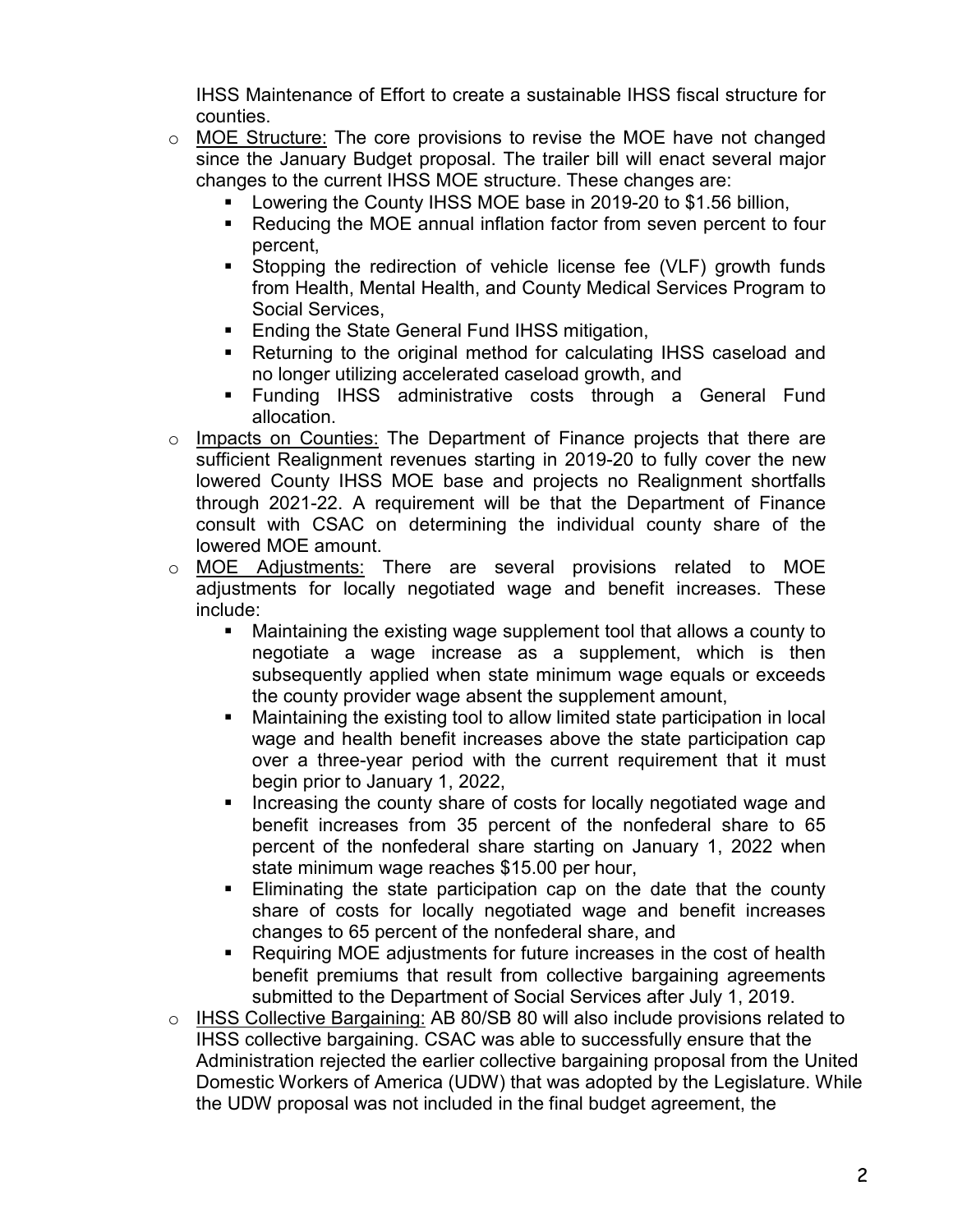Administration and Legislature were committed to including provisions related to collective bargaining.

- Creation of a one-time 1991 Realignment withholding related to IHSS collective bargaining.
- A county would be subject to the withholding only if all of the conditions listed below are met.
	- ❖ A county and provider union have completed the full IHSS mediation and fact finding process,
	- The fact finding panel has issued recommended settlement terms that are more favorable to the union,
	- \* The county has an expired IHSS collective bargaining agreement, and
	- The county and union have not reached an agreement within 90 days after the release of the fact finding recommendations.
- The language that authorizes the withholding will not take effect until October 1, 2019 and will become inoperative on January 1, 2021.
- There will be a one-time increase to the county of one percent of a county's 2018-19 IHSS MOE amount prior to any of the offsets that were received. The penalty would be removed the following year.
- The language will require reports to Legislature on the status of IHSS collective bargaining by January 10, 202 and May 14, 2020.
- o IHSS Hours Restoration: The Budget Conference Committee adopted a continued restoration of the seven percent reduction in IHSS service hours. This restoration will continue through December 31, 2021 as proposed by the Governor in the May Revision.

# **LEGISLATIVE UPDATE**

• No update at this time, will report status of bills next month.

# **AB 1234 Training**

- AB 1234 Ethics Training can be taken online on the Fair Political Practices Commission website [www.fppc.ca.gov](http://www.fppc.ca.gov/) when completed will need to print a certificate.
- Members unable to complete yet.

# **NEXT YEAR'S MEETING SCHEDULE**

• In absence of a quorum will continue to operate on the draft schedule.

# **ELECTION OF NEW CHAIR AND VICE-CHAIR**

• In absence of a quorum unable to elect New Chair and Vice-Chair.

# **MEMBERSHIP UPDATE**

- Consumers/Recipients are needed to join the committee.
- Shelli will send IHSSAC postcard to Heather at DRAIL.
- Shelli is interested in becoming an advocate to be a voting member will submit an application for the Board of Supervisors approval.

# **COMMITTEE MEMBERS REPORT**

• Rose will be moving out of county, last meeting will be in July.